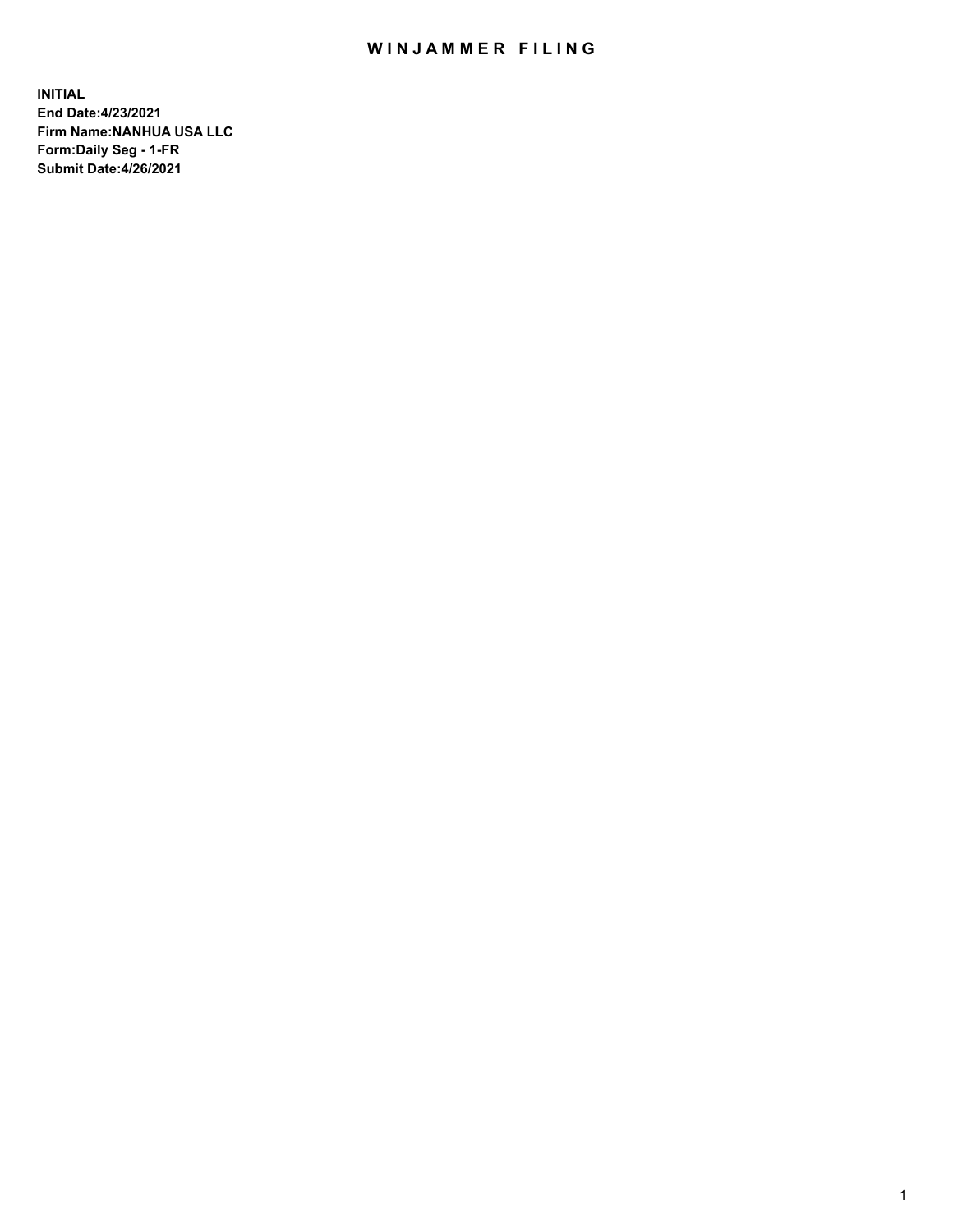## **INITIAL End Date:4/23/2021 Firm Name:NANHUA USA LLC Form:Daily Seg - 1-FR Submit Date:4/26/2021 Daily Segregation - Cover Page**

Name of Company **NANHUA USA LLC** [0010] Contact Name **Kimberley Vercoe** [0040] Contact Phone Number **+1 (312) 526-3930** [0060] Contact Email Address **Kimberley.Vercoe@nanhua-usa. com** [0065] FCM's Customer Segregated Funds Residual Interest Target (choose one): a. Minimum dollar amount: ; or **3,500,000** [8930] b. Minimum percentage of customer segregated funds required:% ; or **0** [8940] c. Dollar amount range between:and; or **0** [8950] **0** [8951] d. Percentage range of customer segregated funds required between:% and%. **0** [8960] **0** [8961] FCM's Customer Secured Amount Funds Residual Interest Target (choose one): a. Minimum dollar amount: ; or **100,000** [8970] b. Minimum percentage of customer secured funds required:% ; or **0** [8980] c. Dollar amount range between:and; or **0** [8990] **0** [8991] d. Percentage range of customer secured funds required between:% and%. **0** [9000] **0** [9001] FCM's Cleared Swaps Customer Collateral Residual Interest Target (choose one): a. Minimum dollar amount: ; or **0** [9010] b. Minimum percentage of cleared swaps customer collateral required:% ; or **0** [9020]

- 
- d. Percentage range of cleared swaps customer collateral required between:% and%. **0** [9040] **0** [9041]

Attach supporting documents

| $0$ [8950] 0 [8951] |               |
|---------------------|---------------|
| $0$ [8960] 0 [8961] |               |
|                     |               |
| 100,000 [8970]      |               |
| $0$ [8980]          |               |
| $0$ [8990] 0 [8991] |               |
| $0$ [9000] 0 [9001] |               |
|                     |               |
| $0$ [9010]          |               |
| $0$ [9020]          |               |
| 0 [9030] 0 [9031]   |               |
|                     | $0.100 + 0.1$ |

2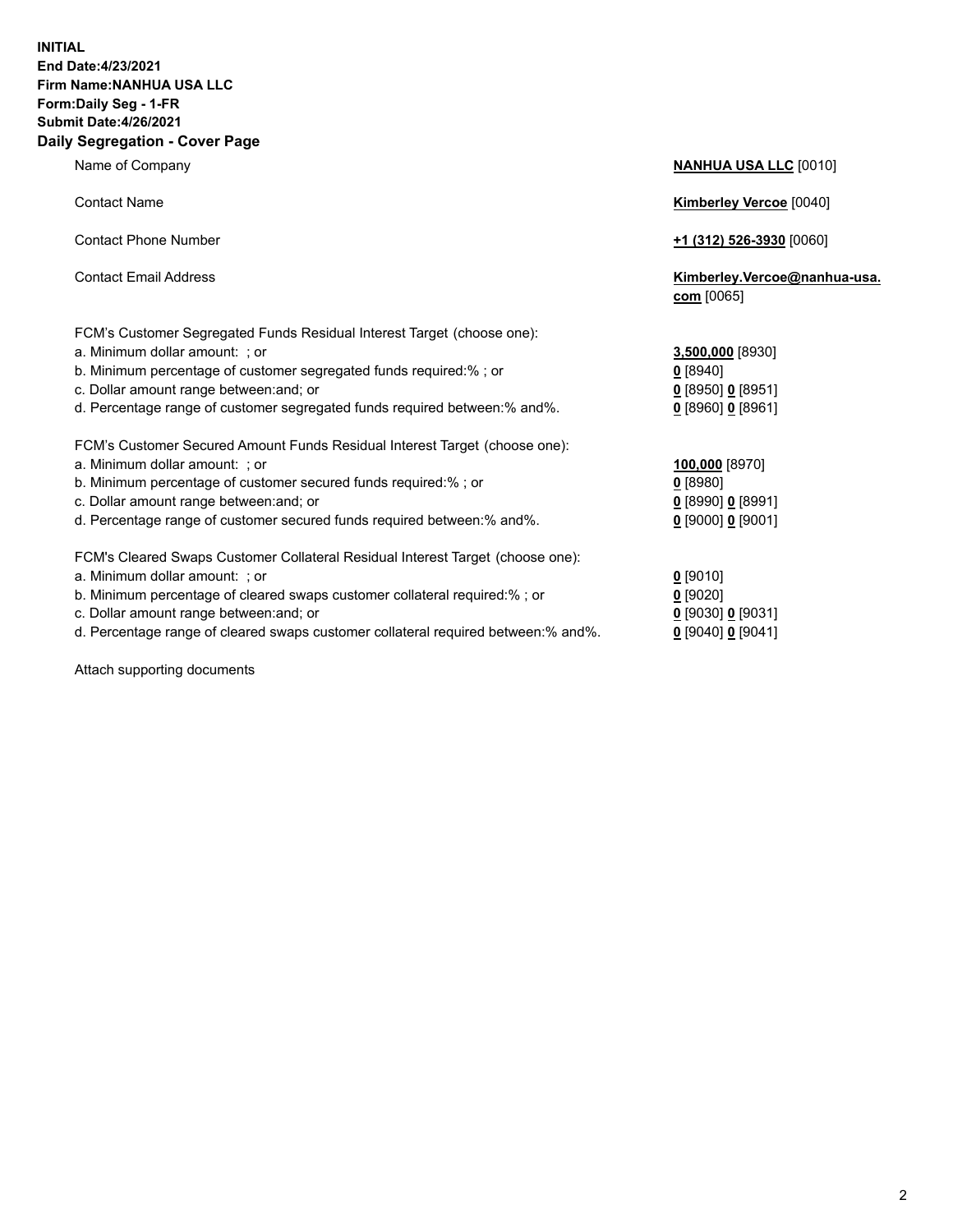## **INITIAL End Date:4/23/2021 Firm Name:NANHUA USA LLC Form:Daily Seg - 1-FR Submit Date:4/26/2021 Daily Segregation - Secured Amounts**

|     | Foreign Futures and Foreign Options Secured Amounts                                         |                         |
|-----|---------------------------------------------------------------------------------------------|-------------------------|
|     | Amount required to be set aside pursuant to law, rule or regulation of a foreign            | $0$ [5605]              |
|     | government or a rule of a self-regulatory organization authorized thereunder                |                         |
| 1.  | Net ledger balance - Foreign Futures and Foreign Option Trading - All Customers             |                         |
|     | A. Cash                                                                                     | 41,158 [5615]           |
|     | B. Securities (at market)                                                                   | $0$ [5617]              |
| 2.  | Net unrealized profit (loss) in open futures contracts traded on a foreign board of trade   | $-20,505$ [5625]        |
| 3.  | Exchange traded options                                                                     |                         |
|     | A. Market value of open option contracts purchased on a foreign board of trade              | $0$ [5635]              |
|     | B. Market value of open contracts granted (sold) on a foreign board of trade                | $0$ [5637]              |
| 4.  | Net equity (deficit) (add lines 1. 2. and 3.)                                               | 20,653 [5645]           |
| 5.  | Account liquidating to a deficit and account with a debit balances - gross amount           | $0$ [5651]              |
|     | Less: amount offset by customer owned securities                                            | 0 [5652] 0 [5654]       |
| 6   | Amount required to be set aside as the secured amount - Net Liquidating Equity              | 20,653 [5655]           |
|     | Method (add lines 4 and 5)                                                                  |                         |
| 7.  | Greater of amount required to be set aside pursuant to foreign jurisdiction (above) or line | 20,653 [5660]           |
|     | 6.                                                                                          |                         |
|     | FUNDS DEPOSITED IN SEPARATE REGULATION 30.7 ACCOUNTS                                        |                         |
| 1.  | Cash in Banks                                                                               |                         |
|     | A. Banks located in the United States                                                       | 226,016 [5700]          |
|     | B. Other banks qualified under Regulation 30.7                                              | 0 [5720] 226,016 [5730] |
| 2.  | Securities                                                                                  |                         |
|     | A. In safekeeping with banks located in the United States                                   | $0$ [5740]              |
|     | B. In safekeeping with other banks qualified under Regulation 30.7                          | 0 [5760] 0 [5770]       |
| 3.  | Equities with registered futures commission merchants                                       |                         |
|     | A. Cash                                                                                     | $0$ [5780]              |
|     | <b>B.</b> Securities                                                                        | $0$ [5790]              |
|     | C. Unrealized gain (loss) on open futures contracts                                         | $0$ [5800]              |
|     | D. Value of long option contracts                                                           | $0$ [5810]              |
|     | E. Value of short option contracts                                                          | 0 [5815] 0 [5820]       |
| 4.  | Amounts held by clearing organizations of foreign boards of trade                           |                         |
|     | A. Cash                                                                                     | $0$ [5840]              |
|     | <b>B.</b> Securities                                                                        | $0$ [5850]              |
|     | C. Amount due to (from) clearing organization - daily variation                             | $0$ [5860]              |
|     | D. Value of long option contracts                                                           | $0$ [5870]              |
|     | E. Value of short option contracts                                                          | 0 [5875] 0 [5880]       |
| 5.  | Amounts held by member of foreign boards of trade                                           |                         |
|     | A. Cash                                                                                     | 166,657 [5900]          |
|     | <b>B.</b> Securities                                                                        | 0[5910]                 |
|     | C. Unrealized gain (loss) on open futures contracts                                         | $-20,505$ [5920]        |
|     | D. Value of long option contracts                                                           | $0$ [5930]              |
|     | E. Value of short option contracts                                                          | 0 [5935] 146,152 [5940] |
| 6.  | Amounts with other depositories designated by a foreign board of trade                      | <u>0</u> [5960]         |
| 7.  | Segregated funds on hand                                                                    | $0$ [5965]              |
| 8.  | Total funds in separate section 30.7 accounts                                               | 372,168 [5970]          |
| 9.  | Excess (deficiency) Set Aside for Secured Amount (subtract line 7 Secured Statement         | 351,515 [5680]          |
|     | Page 1 from Line 8)                                                                         |                         |
| 10. | Management Target Amount for Excess funds in separate section 30.7 accounts                 | 100,000 [5980]          |
| 11. | Excess (deficiency) funds in separate 30.7 accounts over (under) Management Target          | 251,515 [5985]          |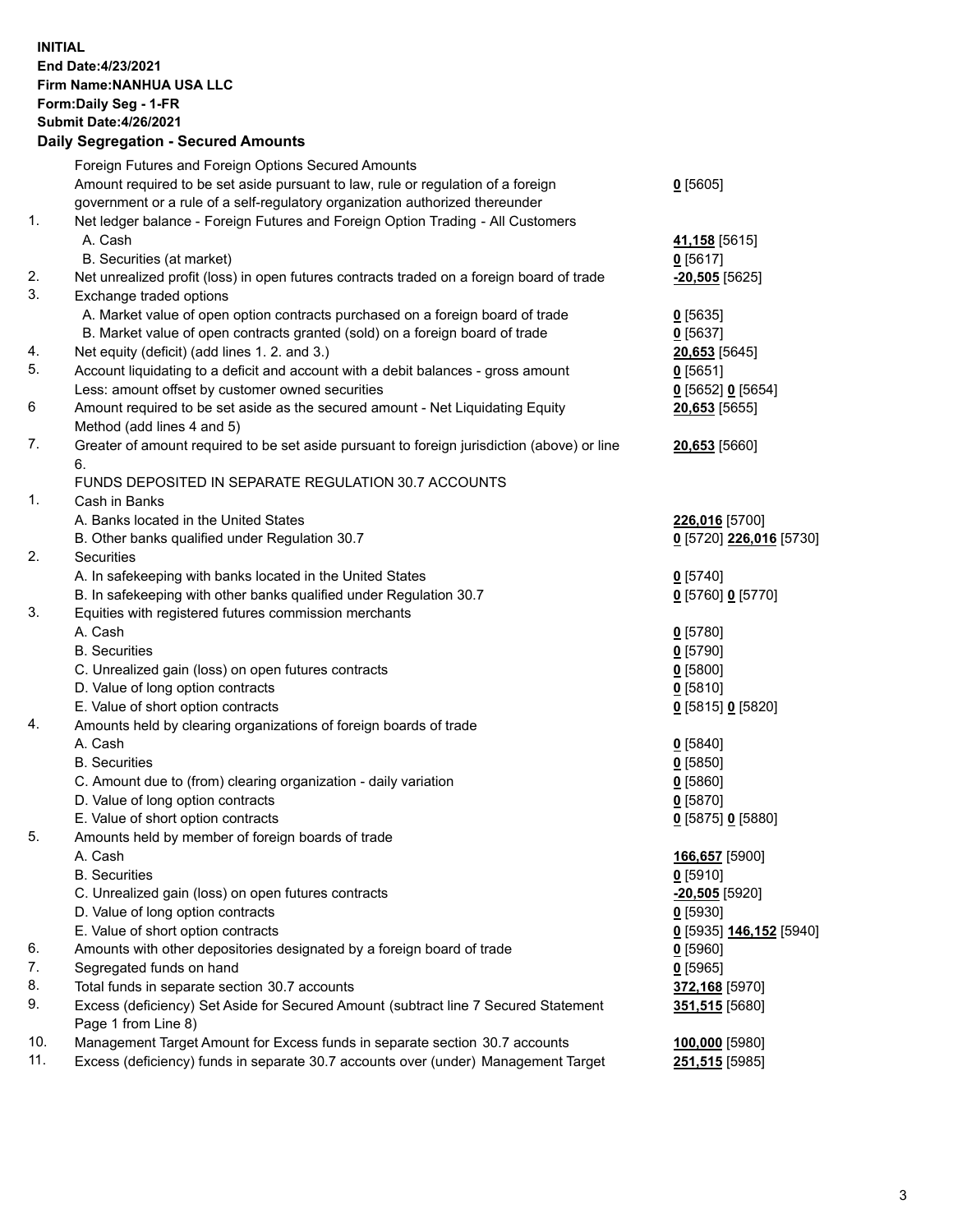| <b>INITIAL</b> | End Date: 4/23/2021<br><b>Firm Name: NANHUA USA LLC</b><br>Form: Daily Seg - 1-FR<br><b>Submit Date: 4/26/2021</b><br>Daily Segregation - Segregation Statement |                                         |
|----------------|-----------------------------------------------------------------------------------------------------------------------------------------------------------------|-----------------------------------------|
|                | SEGREGATION REQUIREMENTS (Section 4d(2) of the CEAct)                                                                                                           |                                         |
| 1 <sub>1</sub> | Net ledger balance                                                                                                                                              |                                         |
|                | A. Cash                                                                                                                                                         | 167,166,412 [5000]                      |
| 2.             | B. Securities (at market)<br>Net unrealized profit (loss) in open futures contracts traded on a contract market                                                 | $0$ [5010]<br>$-35,359,886$ [5020]      |
| 3.             | Exchange traded options                                                                                                                                         |                                         |
|                | A. Market value of open option contracts purchased on a contract market                                                                                         | 1,091,301 [5030]                        |
|                | B. Market value of open option contracts granted (sold) on a contract market                                                                                    | <u>-993,497</u> [5040]                  |
| 4.             | Net Equity (deficit) (add lines 1, 2, and 3)                                                                                                                    | 131,904,330 [5050]                      |
| 5.             | Accounts liquidating to a deficit and accounts with                                                                                                             |                                         |
|                | debit balances - gross amount                                                                                                                                   | $0$ [5060]                              |
|                | Less: amount offset by customer owned securities                                                                                                                | 0 [5070] 0 [5080]                       |
| 6.             | Amount required to be segregated (add lines 4 and 5)                                                                                                            | 131,904,330 [5090]                      |
|                | FUNDS IN SEGREGATED ACCOUNTS                                                                                                                                    |                                         |
| 7.             | Deposited in segregated funds bank accounts                                                                                                                     |                                         |
|                | A. Cash                                                                                                                                                         | 50,620,617 [5100]                       |
|                | B. Securities representing investment of customers' funds (at market)                                                                                           | $0$ [5110]                              |
|                | C. Securities held for particular customers or option customers in lieu of cash (at                                                                             | $0$ [5120]                              |
| 8.             | market)                                                                                                                                                         |                                         |
|                | Margins on deposit with derivatives clearing organizations of contract markets<br>A. Cash                                                                       | 89,964,127 [5130]                       |
|                | B. Securities representing investment of customers' funds (at market)                                                                                           | $0$ [5140]                              |
|                | C. Securities held for particular customers or option customers in lieu of cash (at                                                                             | $0$ [5150]                              |
|                | market)                                                                                                                                                         |                                         |
| 9.             | Net settlement from (to) derivatives clearing organizations of contract markets                                                                                 | 2,215,629 [5160]                        |
| 10.            | Exchange traded options                                                                                                                                         |                                         |
|                | A. Value of open long option contracts                                                                                                                          | 1,091,301 [5170]                        |
|                | B. Value of open short option contracts                                                                                                                         | -993,497 [5180]                         |
| 11.            | Net equities with other FCMs                                                                                                                                    |                                         |
|                | A. Net liquidating equity                                                                                                                                       | $0$ [5190]                              |
|                | B. Securities representing investment of customers' funds (at market)                                                                                           | $0$ [5200]                              |
|                | C. Securities held for particular customers or option customers in lieu of cash (at                                                                             | $0$ [5210]                              |
|                | market)                                                                                                                                                         |                                         |
| 12.<br>13.     | Segregated funds on hand<br>Total amount in segregation (add lines 7 through 12)                                                                                | $0$ [5215]                              |
| 14.            | Excess (deficiency) funds in segregation (subtract line 6 from line 13)                                                                                         | 142,898,177 [5220]<br>10,993,847 [5230] |
| 15.            | Management Target Amount for Excess funds in segregation                                                                                                        | 3,500,000 [5240]                        |
| 16.            | Excess (deficiency) funds in segregation over (under) Management Target Amount                                                                                  | 7,493,847 [5250]                        |
|                | <b>Excess</b>                                                                                                                                                   |                                         |